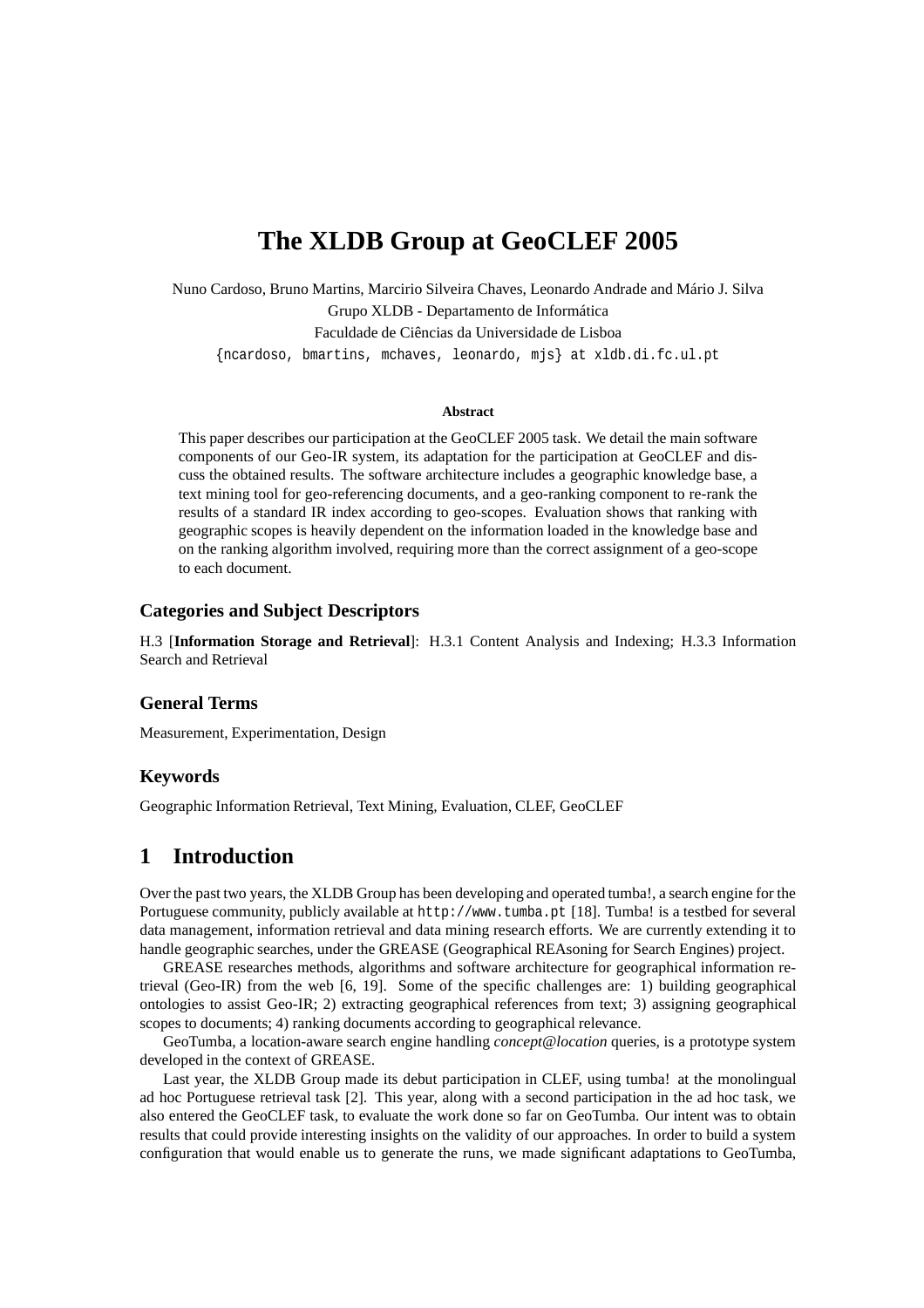

Figure 1: The Geographic IR architecture

including using global geographic information instead of just focusing on the Portuguese territory, and replacing the ranking component (which is still under development) by a simpler scheme.

The rest of the paper is organized as follows: Section 2 describes GeoTumba and the software configuration that was assembled for our participation at GeoCLEF. Section 3 outlines our evaluation goals and the submitted runs. Section 4 presents an analysis on the obtained results, and finally, Section 5 draws conclusions and directions for future work.

## **2 The Geographic IR system**

Figure 1 shows the architecture of the current Geo-IR system prototype. Information is processed in three phases:

- **Data loading:** web pages are harvested into a repository by a crawling module. The geographic knowledge of GeoTumba is collected into GKB (Geographic Knowledge Base) [3, 4]. GKB can be queried interactively to retrieve data about a geographic name or a relationship about two geographic features. It can also be used to create geographic ontologies.
- **Indexing and Mining:** the geographic ontology is used by CaGE, a text mining module for recognizing geographical references and assigning documents with a corresponding geo-scope [10, 11]. Once the scopes are assigned to documents, we create indexes for a fast retrieval of web documents. The indexing software of tumba! is being enhanced for indexing the geographic scopes information. Term indexes are created from the repository data to handle the *concept* part of the queries, while the *location* part is used as a key for fast access to documents through the scopes indexes.
- **Geo-Retrieval:** in the last phase, the indexes and repositories previously created are accessed to generate the result sets that match users' queries, ranked according to geographic criteria.

In the rest of this Section, we describe the main modules, namely GKB and CaGE. The Section ends with a description of the software configuration that we assembled to create the runs submitted to Geo-CLEF.

### **2.1 GKB**

Geographic knowledge is collected into a common knowledge repository, the GKB. Its purpose is both to provide a common place for integrating data from multiple external sources under a common schema, and to support mechanisms for exporting geographic knowledge to be used by other components.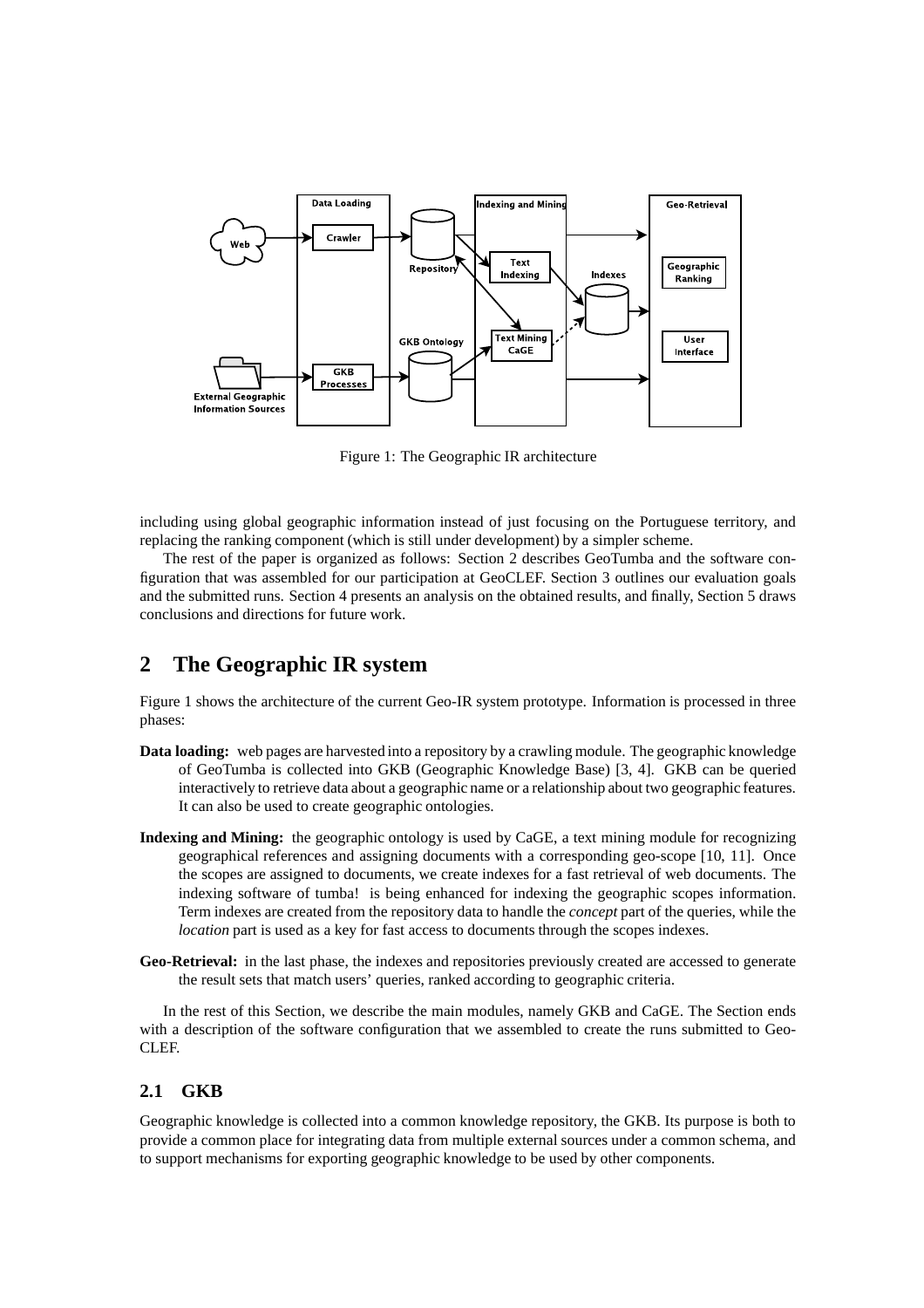

Figure 2: Feature types and their relationships in the world ontology of GKB

The geographical information in GKB includes names for places and other geographical features, information types (e.g. city, street, etc.), ontological relationships between the features, demographics data and geographic codes, such as postal codes.

We have developed two GKB instances: the first has detailed information about the main Portuguese territory; the second, holds information about the main regions, countries, cities and places around the world in four different languages: Portuguese (PT), Spanish (ES), English (EN) and German (DE). While the first was created to support the GeoTumba service for Portugal, the latter is simply intended for validation of the GeoTumba software, through experiments with annotated multilingual corpora and Geo-IR evaluations covering other parts of the world, such as GeoCLEF.

GKB models geographic information as typed features and relationships. Figure 2 shows the feature types for geo-administrative and geo-physical domains data and their relationships as defined for the created world ontology. The main feature type is ISO-3166-1, which encompasses countries and territories. The feature types Region, ISO-3166-2, Agglomeration, City-Capital, Place and Administrative Division have a 'PartOf' relationship with ISO-3166-1.

The relationship between ISO-3166-1 and Region feature types is bidirectional, that is, a feature of type ISO-3166-1 can be part of a Region (*Nicaragua* is part of *Latin America*) or a Region can be part of a ISO-3166-1 feature (*Siberia* is part of *Russia*). The geo-administrative information is related to the geophysical information through the feature types ISO-3166-1 and Region. An instance of an ISO-3166-1 can be part of River, Continent or Lake, or it may be adjacent to a Sea, River or Lake.

The geographic ontology of the world was built from two public information sources:

- **Wikipedia:** on-line encyclopædia [21]. We used its name definitions of countries and their capitals in the four supported languages. We also collected all the geo-physical names information from this source. Names are defined in accordance to standards ISO-3166-1 and ISO-3166-2 (http://www. iso.org/iso/en/prods-services/iso3166ma/02iso-3166-code-lists/list-en1.html).
- **World Gazetteer:** information about the largest cities and agglomerations around the world [22]. We selected those with population above 100,000.

Table 1 shows some statistics for the world ontology used in GeoCLEF. The majority of the relationships are of the PartOf type, while Equivalence and Adjacency relationships are much less frequent. There are 12,283 features, and 7,970 of them have a population associated. Most of the features are provided by the World Gazetteer. Only relationship types PartOf and Adjacency are used to connect all features.

It is worth mentioning that the features ISO-3166-1 contain preferred and alternative names, which includes the adjectives of the countries (e.g. Brazilian, Australian or Finnish). We loaded the preferred and alternative names in the four supported languages, while the adjectives were only loaded for the English and German languages.

For some types, the number of described features (number of Seas, Lakes and Regions) is much smaller than in reality because they weren't available in the information sources. We decided to add some features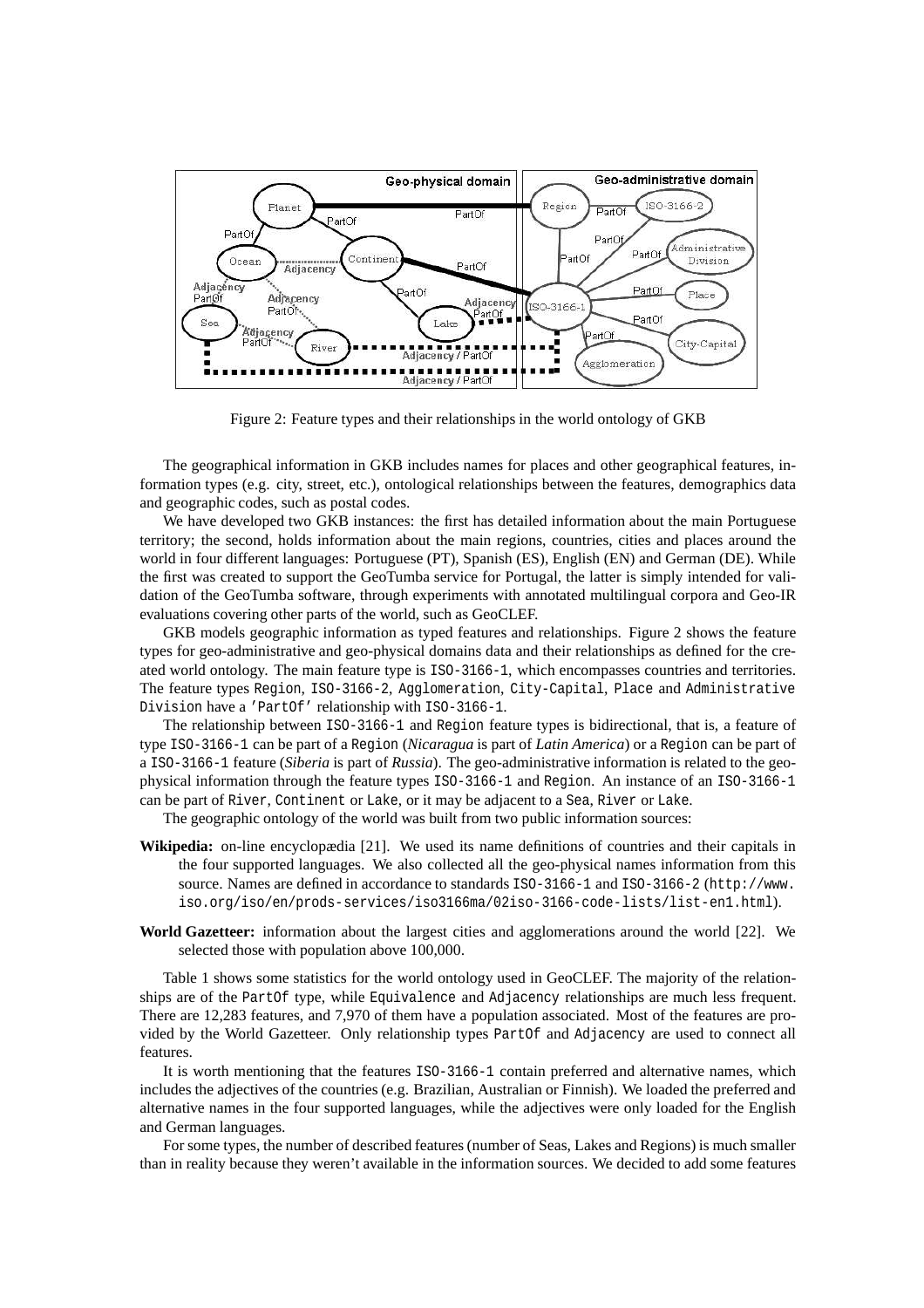| Geographic Administrative Domain                     |                 |  |  |  |
|------------------------------------------------------|-----------------|--|--|--|
| Number of features by types                          | Value           |  |  |  |
| ISO-3166-1 (4 languages)                             | 239             |  |  |  |
| ISO-3166-2 (in English)                              | 3,979           |  |  |  |
| Agglomeration (in English)                           | 751             |  |  |  |
| Place (in English)                                   | 3,968           |  |  |  |
| Administrative Division (in English)                 | 3,111           |  |  |  |
| City-Capital (4 languages)                           | 233             |  |  |  |
| Regions (4 languages)                                |                 |  |  |  |
| <b>Total number of features</b>                      | 12,283          |  |  |  |
| features of population                               | 7,970 (64,88%)  |  |  |  |
| Features from Wikipedia                              | 4,453 (36,25%)  |  |  |  |
| <b>Features from World Gazetteer</b>                 | 7,830 (63,75%)  |  |  |  |
| <b>Relationships PartOf</b>                          | 11,995          |  |  |  |
| Relationships Equivalence                            | 2,501           |  |  |  |
| <b>Total number of relationships</b>                 | 14,496          |  |  |  |
| <b>Geographic Physical Domain</b>                    |                 |  |  |  |
| Number of features by types                          | Value           |  |  |  |
| Planet (4 languages)                                 | 1               |  |  |  |
| Continent (4 languages)                              | 7               |  |  |  |
| Sea (4 languages)                                    | 1               |  |  |  |
| Lake (4 languages)                                   | 1               |  |  |  |
| <b>Total number of features</b>                      | 10              |  |  |  |
| Features from Wikipedia                              | 10 (100%)       |  |  |  |
| Relationships PartOf                                 | 9               |  |  |  |
| <b>Total number of relationships</b>                 | 9               |  |  |  |
| <b>Inter-Domain Relationships</b>                    |                 |  |  |  |
| Statistic                                            | Value           |  |  |  |
| <b>Relationships PartOf</b>                          | 241             |  |  |  |
| Relationships adjacency                              | 13              |  |  |  |
| <b>Total number of relationships</b>                 | 254             |  |  |  |
| <b>Total</b>                                         |                 |  |  |  |
| Total number of features                             | 12,293          |  |  |  |
| Total number of relationships                        | 14,759          |  |  |  |
| PartOf relationships                                 | 12,245 (82,97%) |  |  |  |
| Equivalence relationships                            | 2,501(16,95%)   |  |  |  |
| Adjacency relationships                              | 13 (0.08%)      |  |  |  |
| Avg. broader features per feature                    | 1.07            |  |  |  |
| Avg. narrower features per feature                   | 475.44          |  |  |  |
| Avg. equivalent features per feature with equivalent | 3.82            |  |  |  |
| Avg. adjacent features per feature with adjacent     | 6.5             |  |  |  |
| Features without ancestors                           | $1(0.00\%)$     |  |  |  |
| Features without descendants                         | 12,045 (97,98%) |  |  |  |
| Features without equivalent                          | 11,819 (96,14%) |  |  |  |
| Features without adjacent                            | 12,291 (99,99%) |  |  |  |

Table 1: Descriptive statistics of the world ontology

manually to GKB, because some of the GeoCLEF topics included place names like the North Sea, Caspian Sea and Siberia, which are not present on the information sources used to create the ontology.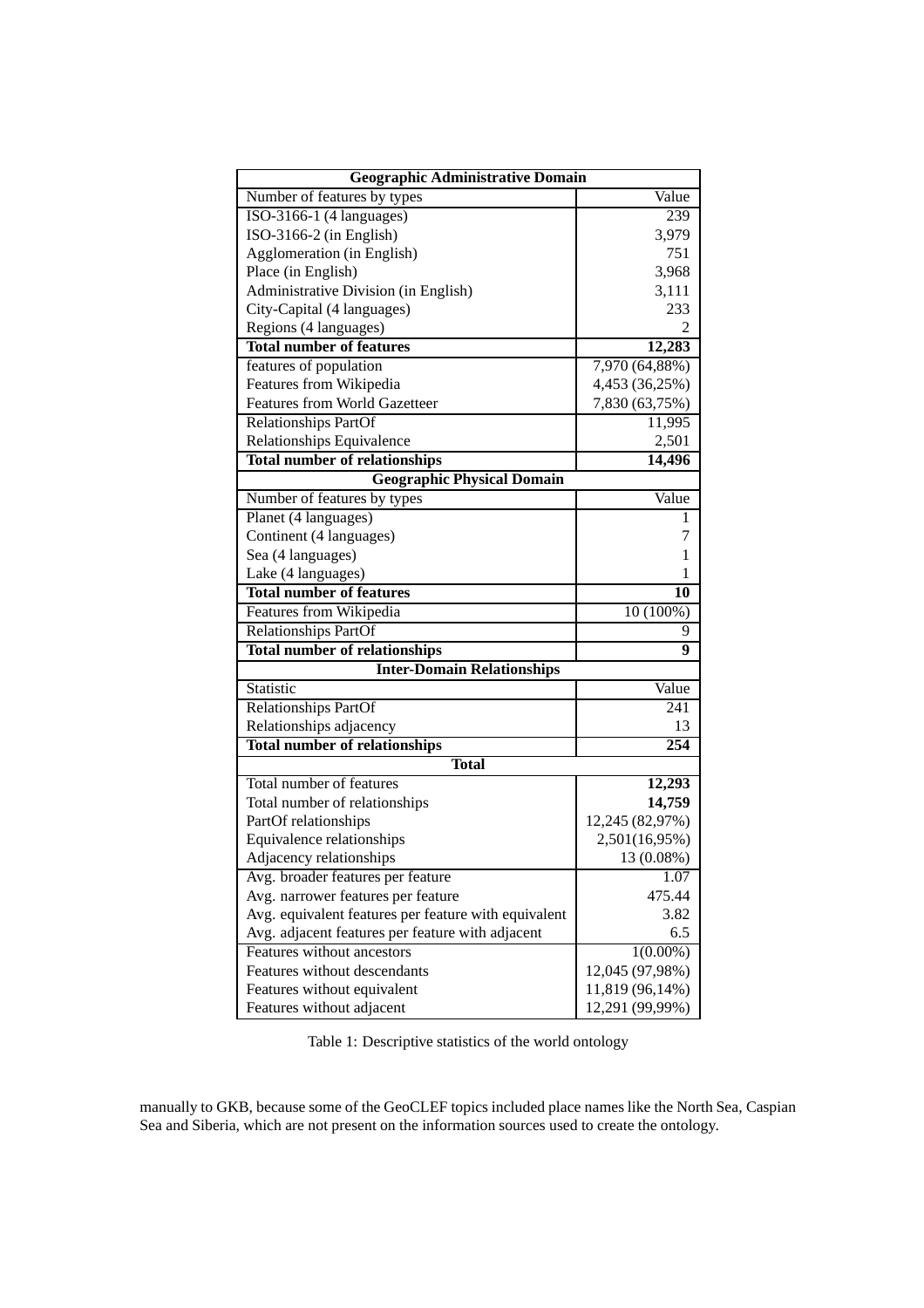

Figure 3: The geographical named-entity recognition and disambiguation step.

### **2.2 CaGE**

CaGE is a text mining module specifically developed to infer the geographic context from collections of documents, based on the geographic knowledge presented in a OWL ontology generated by GKB. The main assumption of CaGE is that although each document can have several different geographic scopes (for instance, a news article covering several events in different places), we take the simplistic approach of associating each document to a single scope, or none if the assignment can not be made within a certain confidence level. This is similar to the "one sense per discourse" assumption, taken in many recognition and disambiguation systems [5]. Resources can nonetheless be characterized according to different degrees of locality, whether they are likely to be of interest to a geographically broad audience, or to relatively narrow regions. Our scopes can be seen as a sub-region hierarchy, where broad regions are detailed in their constituent locations.

The process of geo-referencing the textual documents is performed in two stages:

- 1. Identify the geographical references present in the document's text and weight them according to frequency.
- 2. Assign a corresponding geographical scope to each document according to the geographical references, their frequency, and the relationships among them.

The geographical references are handled through a named-entity recognition (NER) procedure particularly tailored to recognize and disambiguate geographical concepts over the text. Although NER is a familiar task in Information Extraction [17], this work advances the state of the art by presenting a specific adaptation strategy to the domain of multilingual geographical references. Besides recognizing place names, we try to normalize them in a way that specifically describes or even uniquely identifies the place in question, disambiguating them with respect to their specific type (e.g. city) and grounding them with features from the geographical ontology.

Figure 3 illustrates the geographical NER and disambiguation stage. It follows the traditional NER architecture by combining lexical resources with shallow processing operations. We have four processing steps:

- **Pre-processing:** this step essentially performs text tokenisation. A language guesser is run on the document's text and this is the starting point for the following processing operations [13]. The identified textual segments are split into their constituent word *n*-grams, by moving a window over each text segment and taking all possible consecutive word sequences.
- **Named-entity identification:** involves the detection of all possible *n*-grams that are likely to belong to a geographical reference. An initial identification applies language-specific patterns which combine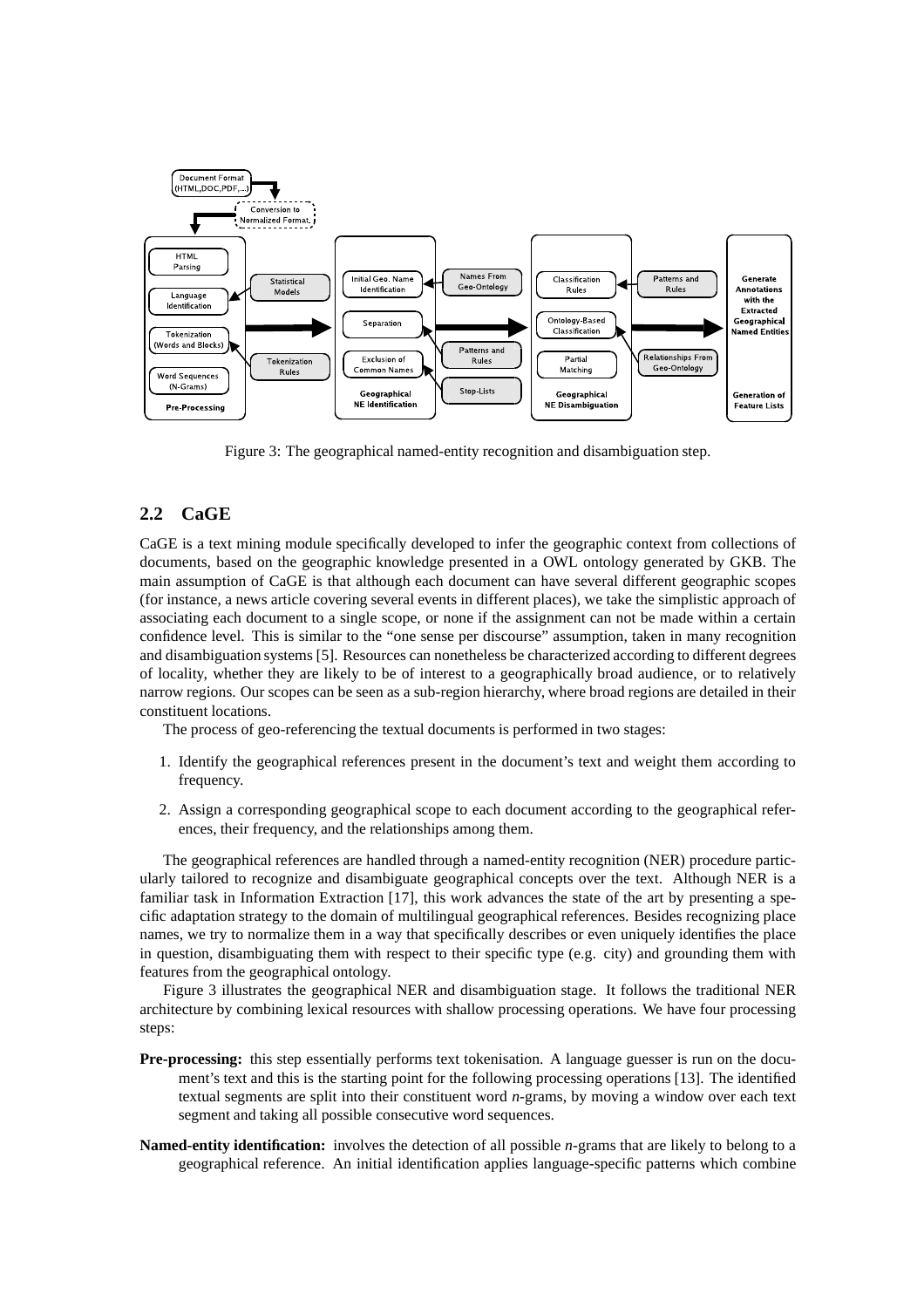| <b>Expression Type</b>   | Expressions                                                                  |  |  |
|--------------------------|------------------------------------------------------------------------------|--|--|
| Identifi ers             | city, municipality, district, street, avenue, river, island, mountain,       |  |  |
|                          | valley, country, continent, zone, region, county, parish, desert,            |  |  |
|                          | civil parish, hill, pueblo, village, villa, republic, peninsula              |  |  |
| Contained                | all over, among, amongst, at, in, inside,                                    |  |  |
|                          | out of, through, throughout, within                                          |  |  |
| <b>Not Contained</b>     | around, outside, surrounding                                                 |  |  |
| Direction                | above, across, along, ahead, backward, backwards,                            |  |  |
|                          | behind, below, beneath, beside, between, forward, forwards,                  |  |  |
|                          | in front, into, left, off, over, right, towards, towards, under              |  |  |
| <b>Relative Distance</b> | adjacent, against, apart, away, beyond, close,                               |  |  |
|                          | closer, distant, far, farther, furthers,                                     |  |  |
|                          | from, further, near, nearby, next, on                                        |  |  |
| <b>Earth Oriented</b>    | up, down, high, higher, low, lower, east, east of,                           |  |  |
|                          | north, north of, south, west, south east,                                    |  |  |
|                          | south west, north east, north west                                           |  |  |
| Complex                  | "cities such as", "districts like", "and other cities", "cities, including", |  |  |
| Expressions              | "cities, especially", "one of the cities", and similar pattern for other     |  |  |
|                          | place type identifiers                                                       |  |  |

Table 2: Expressions used for recognizing geographical concepts in text.

place names from the geographical ontology and context expressions, with and without capitalization (i.e. "city of Lisbon" or "Lisbon metropolitan area"). Table 2 illustrates some of these expressionsfor English, and equivalents are used for the German language. Next, *n*-grams that are likely to contain more than one named-entity are detected and attachment problems are resolved. Finally, membership in exclusion lists is used to discard very frequent words that, despite having a geographical connotation, are more frequently used in other contexts (e.g. brand names or proper names).

- **Named-entity disambiguation:** named-entity identification is not sufficient by itself to derive the meaning of expressions, as many named-entities remain ambiguous. This stage addresses this issue, aiming to find the correct meaning for the expressions recognized. Classification rules, built on the same expressions that are used to recognize entities, are first employed to solve the simple cases (e.g. in "city of X", we know X is a city and not some other geographical feature). Ontology based classification uses the feature types and other contiguity measures to guess the correct type for a given reference (i.e. a one referent per discourse assumption, so that place names throughout the same paragraph refer to the same or to geographically related locations). Finally, we compare slight word variations (i.e. one different character, one extra character or one less character) against references already disambiguated.
- **Generation of feature lists:** this stage simply consists in listing the geographical references recognized in the text, together with their frequency and an association to the corresponding feature at the geographical ontology. In the cases not covered by the disambiguation heuristics, we use the associations to the several different possible concepts at the ontology, and some ambiguity problems can therefore persist at the end of this process.

In the scope assignment stage, besides the ambiguity problems which may still persist after the first stage, different (sometimes conflicting) geographical expressions may be associated with the same document. More than simply counting the most frequent references, we need to combine the available information and disambiguate further among the different possible scope assignments that can be made for each document. This is the idea behind the scope assignment approach, which relies on the existence of a graph where the particular relationships between geographical concepts are specified. The geographical ontology provides the needed information. We convert it to a graph representation, weighting different semantic relationships (edges) according to their importance (i.e., equivalence relationships are more important than hierarchical relationships, which in turn are more important than adjacency relationships) and weighting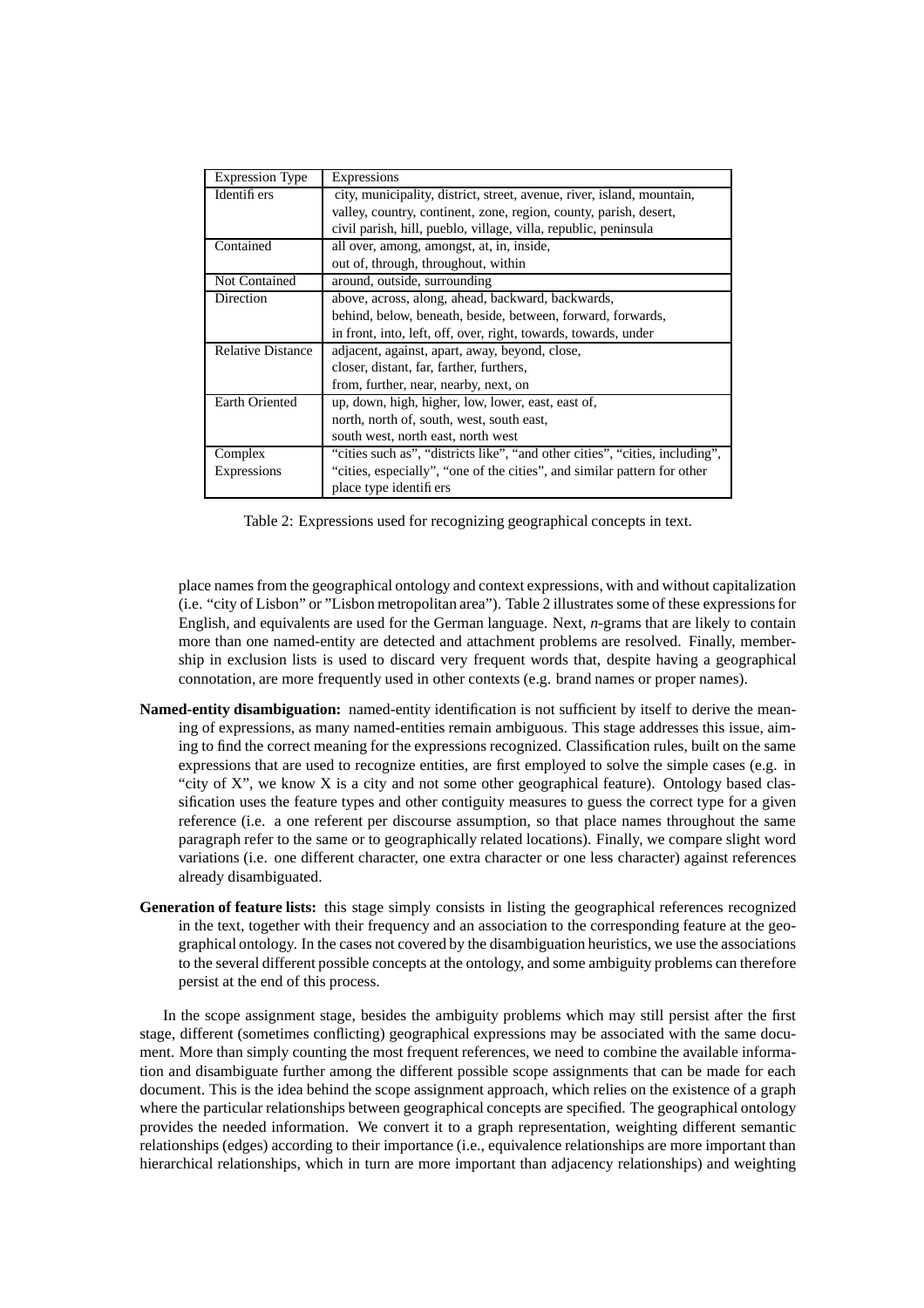different geographical concepts (nodes) according to the feature weights computed at the previous step (see Figure 4).



Figure 4: Geographic concepts graph

Importance scores are then calculated for all the nodes in the graph. In the end, we select the highest ranked node as the scope for the document. For the computation of importance scores, we use a variation of the popular PageRank ranking algorithm [16]. PageRank determines the importance of a vertex using the collective knowledge expressed in the entire graph, recursively computing importance using the idea of *voting*. The higher the number of *votes* (e.g. graph links) that are cast to a vertex, the higher its importance. Moreover, the importance of the vertex casting the vote determines the importance of the vote itself. There is a considerable amount of work focusing on all aspects of PageRank, namely stability, convergence speed, memory consumption, and the connectivity matrix properties [7]. By using this formulation we can leverage on all these previous studies.

PageRank is traditionally computed through iterative solution methods. Formally, let  $G = (V, E)$  be a directed graph with the set of nodes *V* and the set of edges *E*, where *E* is a subset of  $V * V$ . For a given node *V*<sup>*i*</sup>, let *In*(*V*<sup>*i*</sup>) ⊂ *V* be the set of nodes that point to it, and let *Out*(*V*<sup>*i*</sup>) ⊂ *V* be the set of nodes that *V*<sup>*i*</sup> points to. The values  $w_{ij}$  correspond to weights given to the edges connecting nodes  $V_i$  and  $V_j$ , and  $s_i$  correspond to weights given to each node  $V_i$  (the source strengths). Below we show the formula for graph-based ranking that takes into account edge and node weights when computing the score associated with a node in the graph. The ranking score of a node *V<sup>i</sup>* is defined as:

$$
S(V_i) = (1-d)s_i + d * \sum_{V_j \in In(V_i)} \frac{w_{ij}}{\sum_{v_k \in out(V_j)} w_{jk}} S(V_j)
$$

The parameter  $d$  is a damping factor set to 0.85, integrating into the model the probability of jumping from a given node to another random node in the graph (e.g. having a document associated with a completely different feature than the ones we were able to extracted from it).

The source strengths *s<sup>i</sup>* should be positive and satisfy the following condition:

$$
|In(V_i)| = \sum_{j=1}^{|V|} s_i.
$$

After a score is computed for each feature from the ontology, we select the most probable scope for the document, by taking the highest scoring feature, or none if all features are scored below a given threshold. The general procedure goes as follows:

- 1. Normalize the ranking scores obtained through the graph ranking algorithm.
- 2. If there are no features with a weight above the threshold, then no scope is selected.
- 3. From the set of features with the highest weight above the threshold:
	- (a) If there is only one, return it as the scope for the document.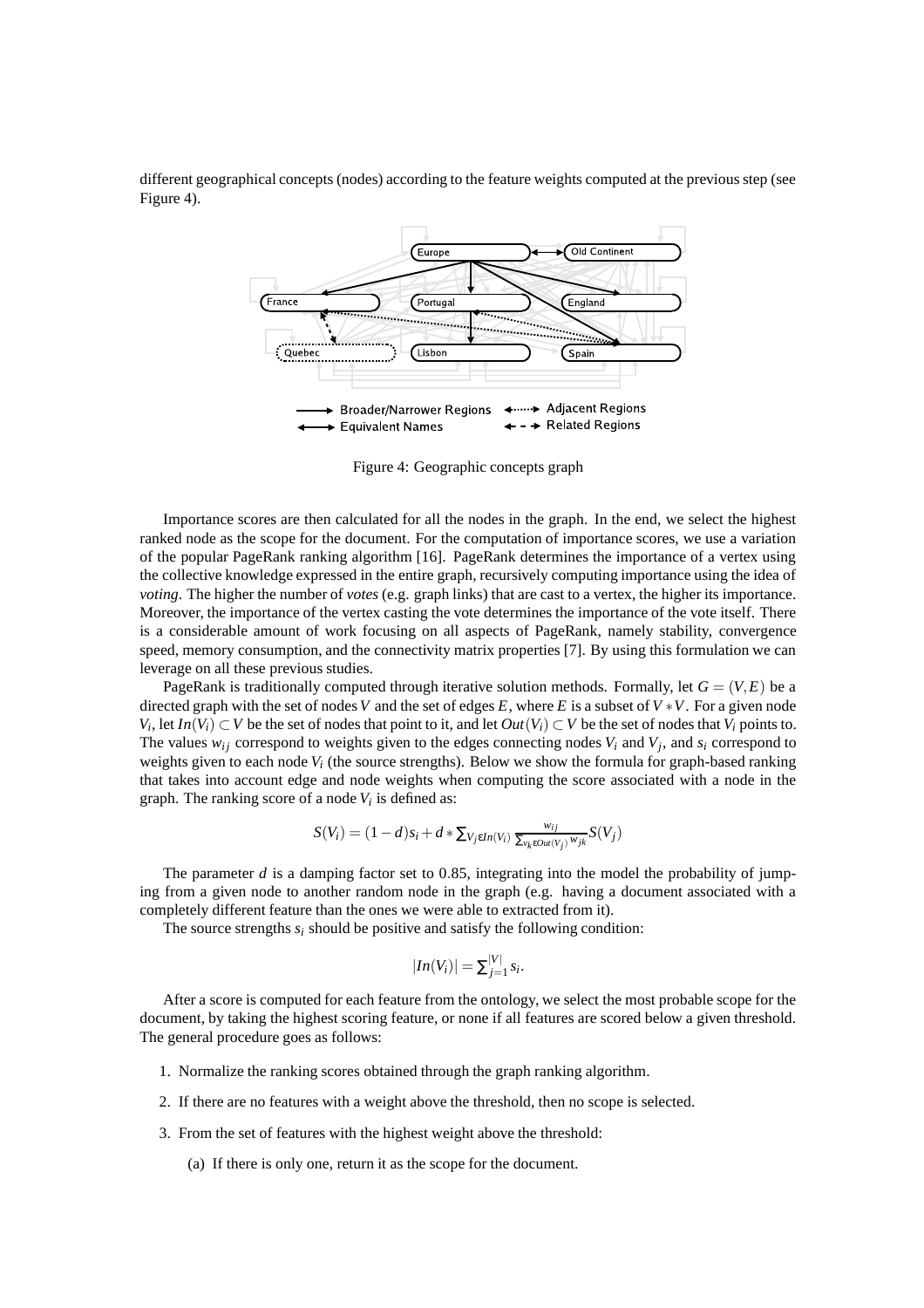- (b) If there is more than one feature, but one of them corresponds to a generally broader concept in the ontology, return this broader feature as the scope.
- (c) If there is more than one feature, but they all have a common direct broader feature in the ontology, select this broader feature as the scope.
- (d) If there is more than one feature and no common direct broader concept exists, use demographics data to select the scope corresponding to the highest populated geographical region.

#### **2.3 Ranking documents with geo-scopes**

In GeoTumba, we use geo-scopes to create new indexes supporting fast searches. The indexes integrate seamlessly with classic IR document weighting algorithms ( $TF \times IDF$ , BM25, PageRank). For geographic ranking, a key concept is geo-scope similarity metrics [12]. Geographic similarity can be computed using the following criteria:

- **Relative position of geo-scopes on the concepts graph:** two scopes may be equivalent, one may contain the other, they may overlap or may be adjacent to each other. We can say that document  $D_1$  is more similar to query Q than  $D_2$  if the area of overlap between the geo-scopes of  $D_1$  and Q is larger than the area of overlap between  $D_2$  and  $Q$ .
- **Geometric proximity of geo-scopes:** assuming that the similarity between two geo-scopes is inversely proportional to the distance between them, we can use Euclidean distance, travel time on the public transportation network or other source of data related to physical proximity to compute similarity as the distance between the centroids of two scopes.
- **Graph-based distances:** the relative location of nodes representing scopes on the geographic concepts graph can be used to define a semantic similarity metric between scopes [9].
- **Importance of scopes:** the total population or economic importance of the geographic entity represented by a scope can be used as criteria for weighting the relative power of a scope.

As we put emphasis on geographic reasoning rather than on geometric reasoning, the indexes used for geographic ranking on GeoTumba only have information about the similarity values between any pair of scopes, with little or no spatial information.

The best strategies for efficiently organising this information for fast access are still in debate. We are presently pondering strategies for fusing various similarity metrics in a global GeoTumba ranking function. As a result, we decided to participate in GeoCLEF with a system software configuration that does not use the geographic indexes, but still ranks documents according to geographic criteria.

#### **2.4 Software Configuration used to create the GeoCLEF Runs**

In our GeoCLEF experiments, we used QuerCol, a query expansion component to generate queries from the CLEF supplied topics (more details about the query generation process are presented in a separate text describing our participation in the CLEF 2005 ad hoc task [1]). QuerCol provides multiple strategies to generate queries from topic data to be submitted to search engines. For GeoCLEF, we used in some runs the location part of the topics as additional query terms. For bilingual runs, we asked our colleagues from the Braga node of Linguateca to translate the topics, using the same method as in our submission to the ad hoc bilingual subtasks.

For generating the runs submitted to GeoCLEF, we assembled along with QuerCol a modified retrieval system from our existing software. The changes made to GeoTumba include:

• Replacement of the web crawler by a custom loader already used in previous evaluations, to bring the GeoCLEF newswire text collections into the repository. We also used the language information provided with the document collection metadata and turned off the language guesser of CaGE.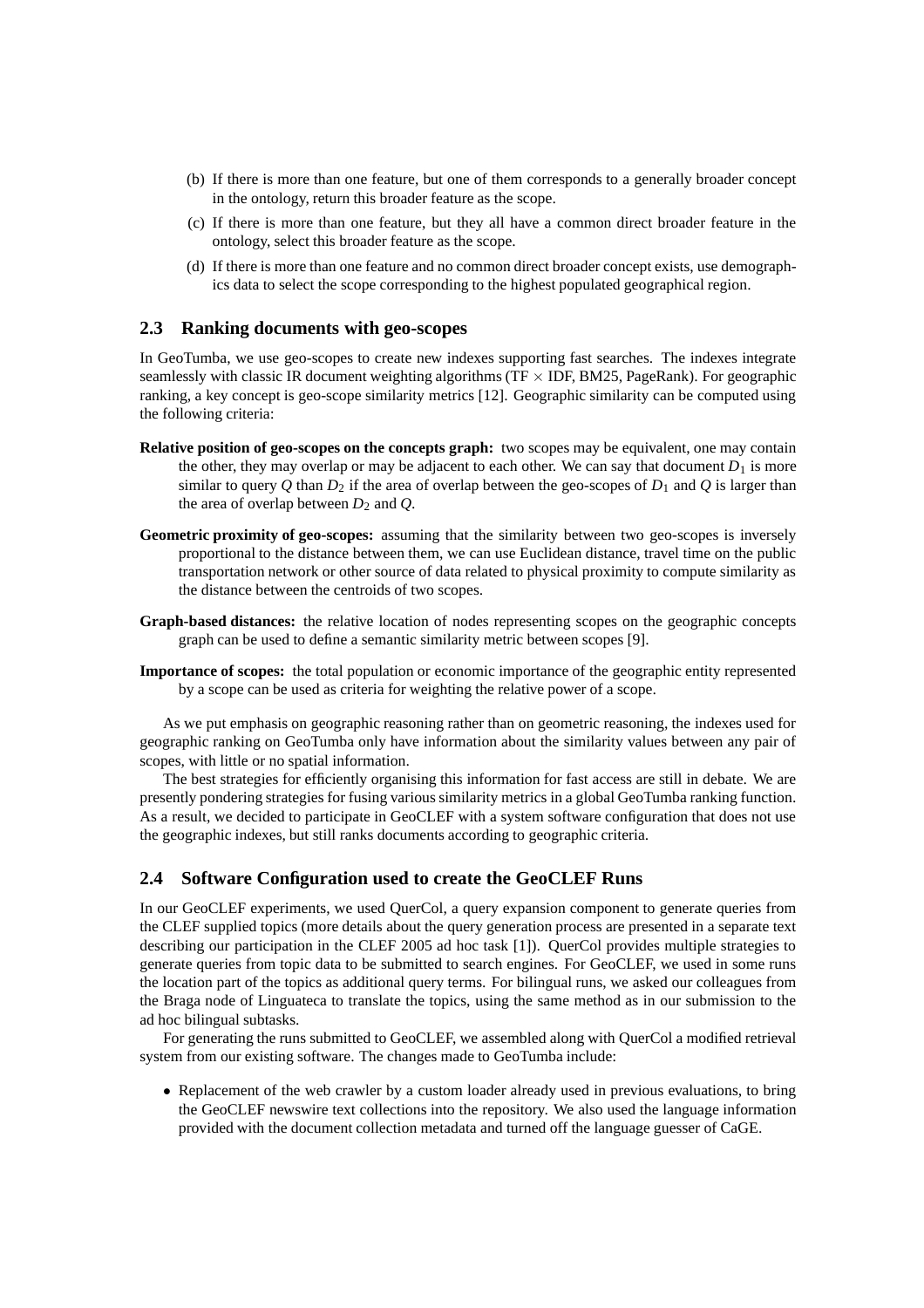- Development of a simple alternative scope assignment algorithm, that consists in simply selecting the most frequent geographical reference as the scope of a document. We were interested in comparing the graph-ranking method for assigning geographical scopes to documents against this baseline approach.
- Implementation of a geo-ranking function which does not use geographic indexes. Ranking was computed in two stages: first, we ranked documents using the classic IR approach, with a simplified version of the BM25 function that only uses the term index (this function was also used in the CLEF 2005 ad hoc task participation). Then, we ranked the documents in the obtained result set with a geographic similarity function. The final ranking corresponds to the set of documents containing the terms on the query, ordered by a composite key having the geographic rank followed by the non-geographic rank.

The geographic similarity metric that we used in GeoCLEF is defined on a *scopes tree* extracted from the geographic concepts graph built from the geographic ontology. The scopes tree contains the nodes of the graph and the edges defining partOf relationships among the nodes. In this tree, we define i) *depth*(*X*) as the count of edges between node *X* and the root of the tree; ii) *ancestor*(*X*,*Y*) = *true* if *X* is on the path of *Y* to the root node of the tree; and iii) *TD*, tree depth, the maximum *depth*() of any node on the tree.

Given a query Q, a geo-scope *Scope*<sup>O</sup> and a result set with documents  $D_1, ..., D_n$ , each with a *Scope*<sub> $D_i$ </sub> or NULL scope assigned, the geographic similarity  $GS(Q, D_i)$  is obtained as follows:

$$
GS(Q, D_i) = \begin{cases} 0 & if \text{Scope}_Q = \text{Scope}_{D_i} \\ depth(\text{Scope}_Q) - depth(\text{Scope}_{D_i}) & if \text{ ancestor}(\text{Scope}_Q, \text{Scope}_{D_i}) = true \\ n \times TD + depth(\text{Scope}_{D_i}) - depth(\text{Scope}_Q) & if \text{ ancestor}(\text{Scope}_{D_i}, \text{Scope}_Q) = true \\ 2 \times n \times TD & otherwise \end{cases}
$$

The definition above means that the geographic similarity ranking function first ranks all the documents with the same scope as the query, then those with a narrower scope than the query, and then those with a wider scope. Finally, documents with NULL scopes or scopes that can not be defined as strictly narrow or wider than the scope of the query are ranked last.

## **3 Runs Description and Evaluation Goals**

Our goals for participating in GeoCLEF were:

- **Scope ranking:** measure how the ranking with the geo-scopes assigned to documents improves Geo-IR results, in comparison to include location terms in the query strings, using geographic terms as common terms, a common practice for narrowing geographic searches (e.g. '*restaurant london*') [8, 14].
- **Scope assigning:** when using geo-scopes, compare the graph-based algorithm against the simple scope assignment algorithm that selects the most frequent geographic entity in texts.
- **Expansion of location terms:** when not using geo-scopes, measure the contribution of the expansion of geographic terms in queries to improve searches.
- **Topic translation:** observe the performance of Portuguese to English bilingual runs. Our efforts were focused towards the English monolingual subtask. The bilingual runs obtained provide initial results on the performance of the machine translation system being developed by the Linguateca group at Braga, Portugal. There was no interest in creating runs derived from manual queries for this subtask.

We submitted six runs for the English monolingual subtask, four runs for the German monolingual subtask, and four runs for the Portuguese to English bilingual subtask [20]. Table 3 summarizes the submitted runs. Below, we describe the creation procedures and observations intended for each of the submitted runs: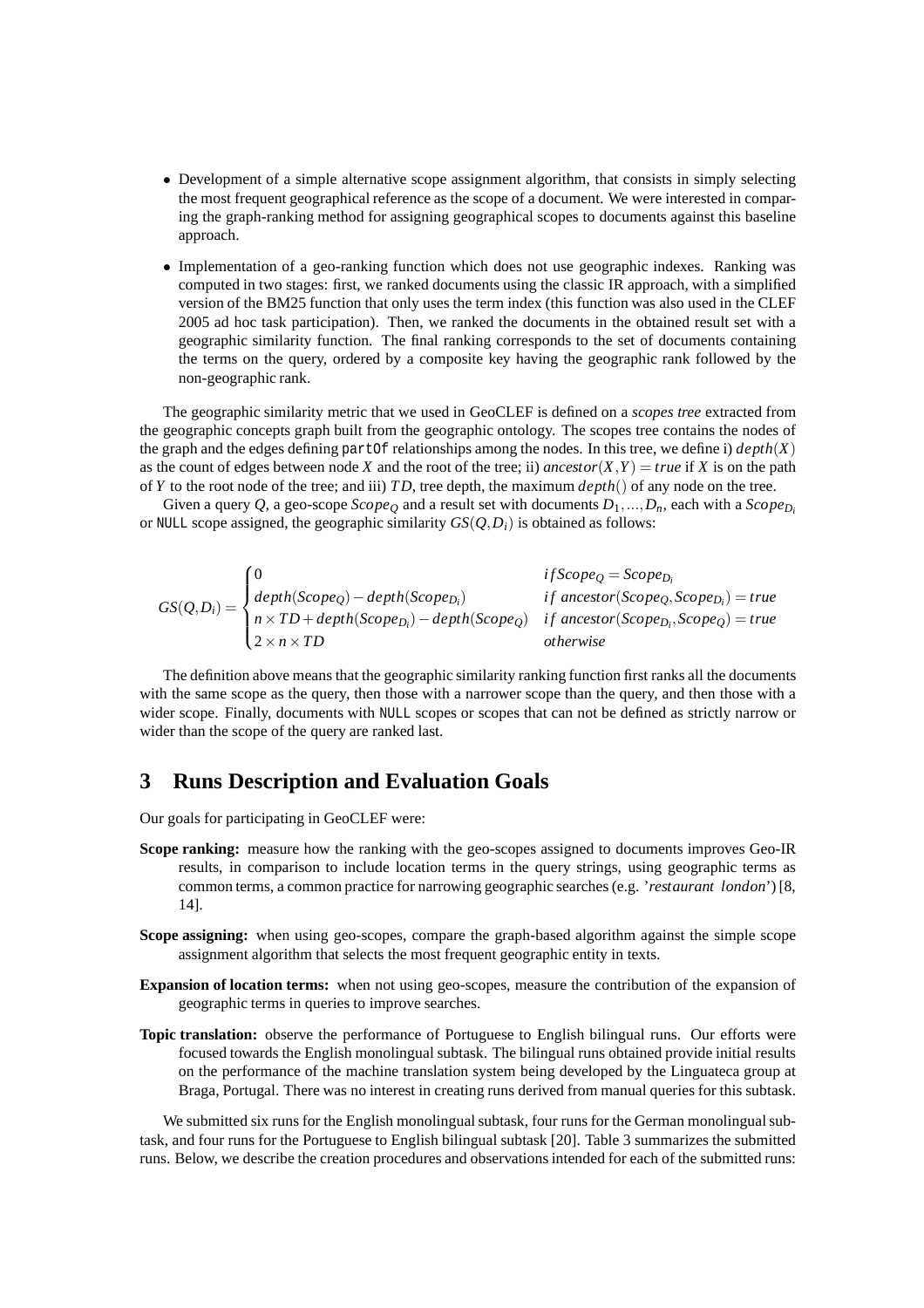| Run description                                | Monolingual EN          | Monolingual DE      | Bilingual PT->EN         |
|------------------------------------------------|-------------------------|---------------------|--------------------------|
| (Mandatory) Automatic query                    |                         |                     |                          |
| generation, title $+$ description only         | <b>XLDBENAutMandTD</b>  |                     | <b>XLDBPTAutMandTD</b>   |
| (Mandatory) Automatic query                    |                         |                     |                          |
| generation, title $+$ description $+$ location | <b>XLDBENAutMandTDL</b> |                     | <b>XLDBPTAutMandTDL</b>  |
| Manual query generation,                       |                         |                     |                          |
| title $+$ description only                     | <b>XLDBENManTD</b>      | <b>XLDBDEManTD</b>  | $\overline{\phantom{a}}$ |
| Manual query generation,                       |                         |                     |                          |
| title + description + location                 | XLDBENManTDL            | <b>XLDBDEManTDL</b> |                          |
| manual query, title $+$ description run,       |                         |                     |                          |
| GKB 'PageRank'-like scopes                     | XLDBENManTDGKBm3        | XLDBDEManTDGKBm3    | XLDBPTManTDGKBm3         |
| manual query, title $+$ description run,       |                         |                     |                          |
| most frequent NE scopes                        | XLDBENManTDGKBm4        | XLDBDEManTDGKBm4    | XLDBPTManTDGKBm4         |

Table 3: The runs submitted by the XLDB group to the GeoCLEF

- **'AutMandTD and AutMandTDL':** GeoCLEF required two fully automatic mandatory runs. The first should use only title and description information from the supplied topics, while the second should use the location information as well. These two runs provide the evaluation baselines. The first indicates the performance of the non-geographicalIR mechanisms being used, and the other provides the means to evaluate geographical IR against a simple baseline. The generated query strings contained the title terms, a maximum of 3 terms from the description, and the location terms in the case of '*AutMandTDL*'.
- **'ManTD':** this run was generated as an intermediary step for the construction of the *ManTDL*, *TDGKBm*3 and *TDGKBm*4 runs. It provides a comparative baseline for the other submissions. We created manual queries to generate these runs, using terms from the topics's titles and descriptions, avoiding narrative terms and all related geographic terms. We did not include any location names or adjectives from the topics titles in the queries. We expanded morphologically the terms, and combined them using 'AND' and 'OR' logic operators into a single query line. As our baseline runs, the goal was to maximize recall. Precision was expected to suffer due to the lack of geographic terms on these baseline runs. These runs have a label which ends with '*ManTD*' (MANual query, Title + Description).
- **'ManTDL':** this run was meant to measure the efficiency of a simple geographical IR technique, which consists in restricting the search to documents containing the geographical location terms provided in the topics, expanding also the geographical names in order to account for equivalent names and spatial operators. We wanted to measure how efficient this technique is for restraining document scopes, hence we created these runs by inserting the scope(s) location(s) from the topic to the manual query from the '*ManTD*' runs.

When the topic location scope implicitly embraces a group of countries, we extended it to the country level. For example, in the topic with the North Sea scope, the generated query string included terms like *North, Sea, England* and *Denmark*. In the case of topics with important spatial relation (e.g. South-West of Scotland), we expanded the scope in a similar way for each location found on the narrative, like *Ayr* and *Glasgow* on the example above (notice that this was the only information used from the narratives, regarding all query strings). These runs have a label which ends with '*ManTDL*' (MANual query, Title + Description + Location).

**'TDGKBm3 and TDGKBm4':** in this run, we intended to measure the efficiency of our text mining software for assigning documents with a corresponding geographical scope, as described in Section 2. Runs labeled with '*TDGKBm*3' mark the PageRank-like scope assignment, and the labels '*TDGKBm*4' mark the most frequent geographic entity as the scope's document.

We did not submit mandatory runs for the German monolingual task, because QuerCol couldn't handle the agglutinated concepts in the topic titles properly. We found no interest in submitting these runs as the German language specificities were outside the scope of our participation in GeoCLEF.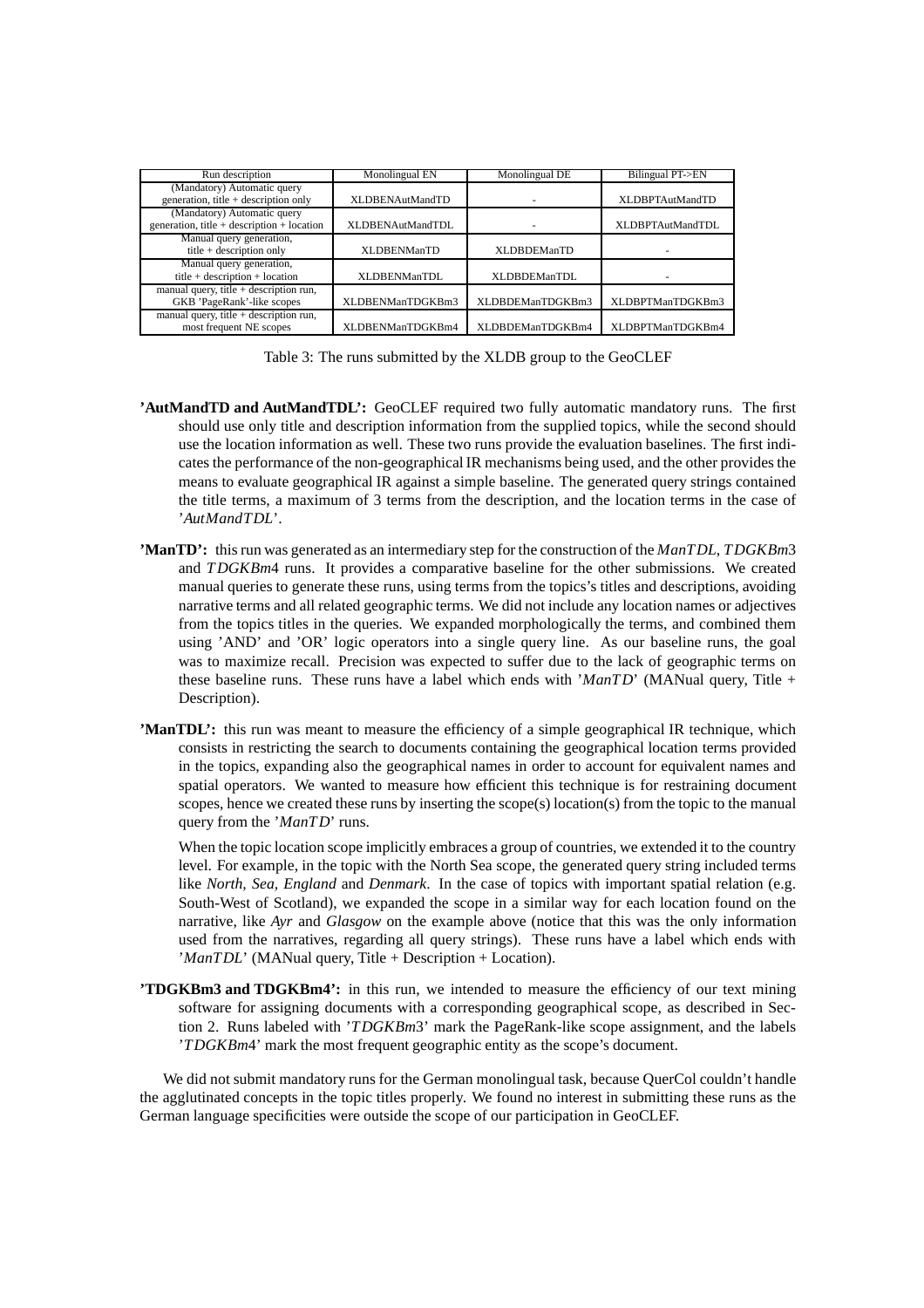## **4 Results**

the obtained results are presented in average precision vs. interpolated recall charts, in Figures 5 and 6 (English and German monolingual subtasks), and in Figure 7 (Portuguese to English bilingual subtask).



XLDB@GeoCLEF2005 Monolingual EN

Figure 5: Results of the XLDB group on the English monolingual subtask of GeoCLEF 2005



Figure 6: Results of the XLDB group on the German monolingual subtask of GeoCLEF 2005

Regarding the evaluation goals presented on the previous Section, we can derive from the observation of Figures 5, 6 and 7 the following conclusions:

- **Scope ranking:** comparing no-scope runs vs. scope-aware runs, we observe that the runs with location terms inserted in the fully automatic query (*AutMandTDL*) ended with better precision than the runs with geographic scope ranking (*TDGKBm3* and *TDGKBm4*). We didn't expect this behaviour, as our Geo-IR is able to retrieve relevant documents to a given scope without its name on the query. A more detailed analysis of the qrels shows that this happened because both the geo-ranking method and the ontology data revealed some limitations.
- **Scope assigning:** comparing the graph-based vs. the most frequent geographical reference algorithms used to assign scopes to documents, the method based on the graph ranking algorithm (*TDGKBm3*) achieved higher precision than the alternative method of assigning the most frequent geographic reference as the document's scope (like the *TDGKBm4* runs). Scrutinizing the results, we can see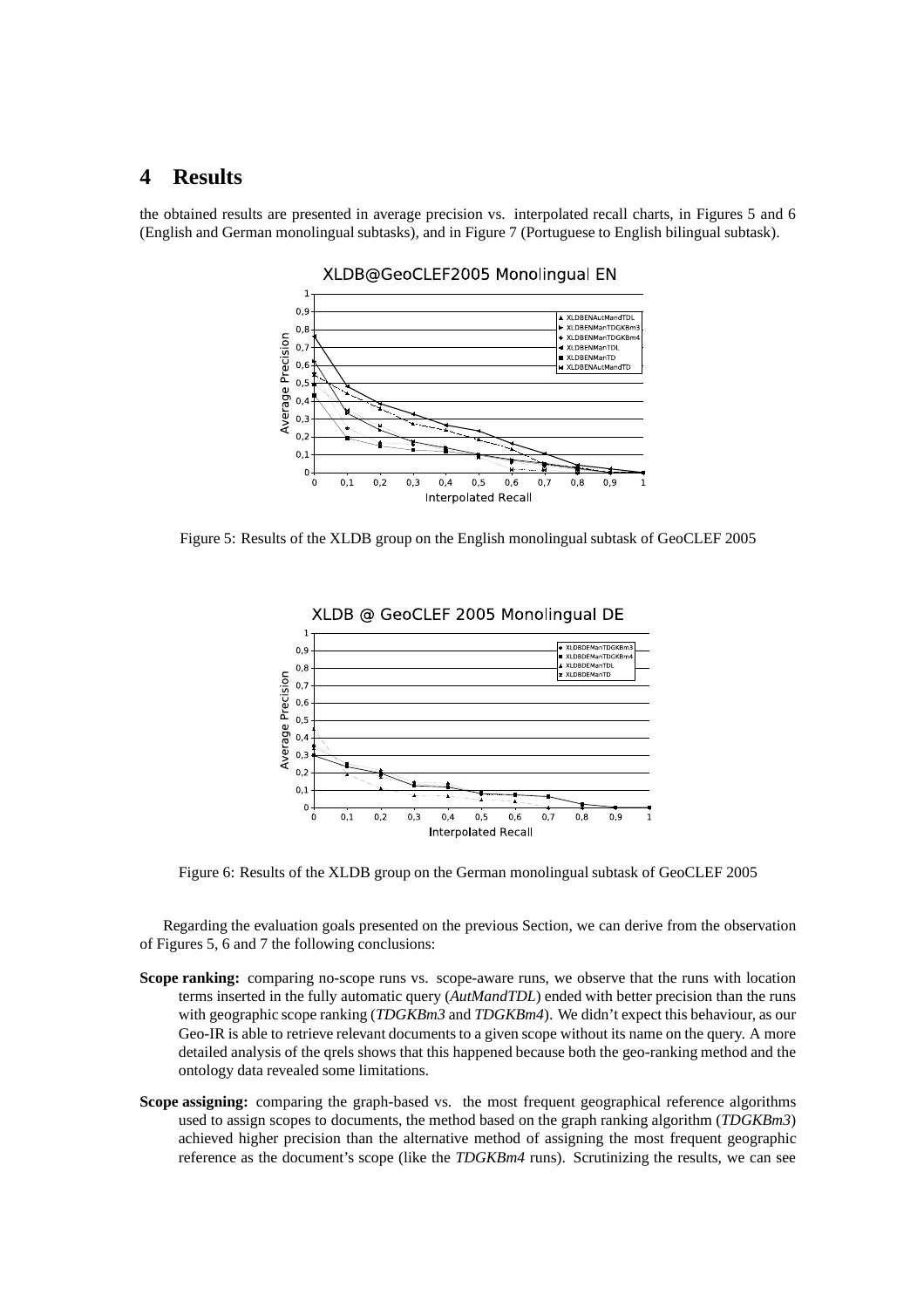

Figure 7: Results of the XLDB group on the Portuguese to English bilingual subtask of GeoCLEF 2005

that CaGE normally assigned the same scopes that an human would infer if he only had the same geographic knowledge passed on the world ontology.

- **Expansion of location terms:** We can observe that the runs based on manual queries with expanded location terms (i.e. the *ManTDL* runs) obtained higher precision than the *AutMandTDL* runs. This reinforces our belief that relevant documents often do not contain explicitly the terms from the desired location. A Geo-IR system should consider the relationships between geographical concepts in order to retrieve relevant documents to a given location, even if they do not contain the location terms. However, the CaGE graph-ranking algorithm did not obtained better results than the runs created by using only location names and a standard text search (*AutMandTDL*). As scopes seemed to be correctly assigned, we suspect the result was due to the used ontology and geographic ranking function.
- **Topic translation:** The English monolingual runs exhibit better results than the bilingual runs. This was due to the quality of the topic translation, which faced some difficulties. Detailed description of these problems are included in the ad hoc participation paper [1]. This wasn't too obvious on the *ManTD* runs (they showed a similar performance), as they were created from query strings with few terms selected from the topic.

The analysis of the topic qrels shows that 61% of the relevant documents have been assigned to an unrelated or unknown scope. We realized that sub-optimal results are caused by the geographic ranking strategy adopted, and the lack of relationships in the ontology. For example, we have '*Glasgow*' as part of '*United Kingdom*', and '*United Kingdom*' as part of '*Europe*'. Yet, the record '*Scotland*' was associated to '*United Kingdom*', and thus our geo-ranking module did not have a path from '*Glasgow*' and '*Scotland*' on the scopes tree.

Further analysis also revealed that we could have profited from using the Adjacency relationships on the geographic similarity metric, as we couldn't associate documents with assigned scopes like *Russia* or *Azerbai jan* to regions like *Siberia* or *Caspian Sea*.

These facts had a noticeable impact on the *TDGKBm3* and *TDGKBm4* runs, meaning that we can't make an overall evaluation of our Geo-IR, compared to the *AutMandTDL* and *ManTDL* runs, at this point.

## **5 Conclusion**

For our participation at the GeoCLEF evaluation campaign, we adapted software from a geographical web search engine currently under development at our group. Our approach is based on a two stage process, in which geographical references in the text are recognized and a geographic scope is afterwards computed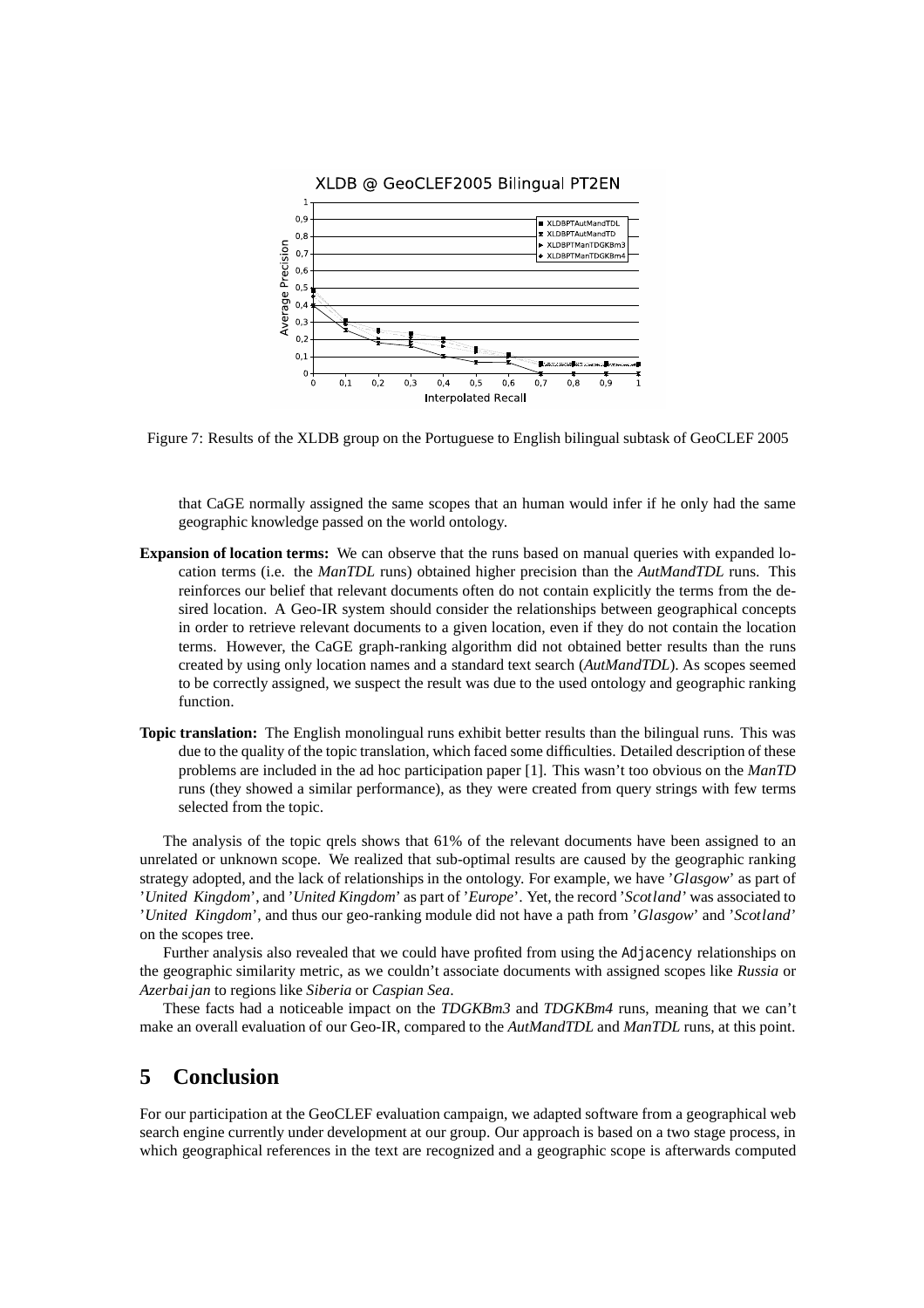for each document. A central component of the whole process is a geographical ontology, acting as the source of geographical names and relationships.

Although our scope assignment algorithm has shown to be better than a simple baseline of selecting the scopes according to the most frequent geographical references, retrieving documents using scopes was no better than the simple inclusion of the topic locations as additional terms to a standard text search. Our evaluation of the qrels has shown that the lack of information about some of the geographic concepts and their relationship to other concepts on the ontology that we built was the cause for very poor performance in a considerable number of topics. This shows that the success of our approach strongly depends on the amount and quality of geographic knowledge that is provided to the system. However, we suspect that if too much detailed geographic information is provided, performance will also become sub-optimal.

A similar resource to GKB is the Getty Thesaurus of Geographic Names (TGN) [15], which is a structured vocabulary including names and associated information about both current and historical places around the globe. The focus of TGN records are places, each identified by a unique numeric ID. Linked to the place's records are names (historical names, common alternative names and names in different languages), place types (e.g., inhabited place and state capital), place's parent or position in the hierarchy, other relationships, geographic coordinates, notes and the data sources. There may be multiple broader contexts, making the TGN poly-hierarchical. In addition to the hierarchical relationships, the TGN has equivalent and associative relationships, similar to the GKB structure. We believe that the number of features in GKB is enough to assign the geographic scope to each document. We wanted to experiment this assumption with other gazetteers, and we planned to generate runs using TGN to compare the results to the ones obtained with GKB, but we did not receive it in time to be used at GeoCLEF.

As future work, in addition to improving the scope assignment algorithm and experimenting with more comprehensive ontologies, we plan to devise and evaluate better geographic ranking functions, capable of geographically ranking documents even in the absence of geographic knowledge about terms of the query location part or in documents, and making better use of the geographic scopes.

## **6 Acknowledgements**

We thank Andreas Wichert, for the manual creation of the German queries and insight on certain aspects on diacritics expansions on German texts, and Alberto Simões, for the translation of the topics.

Thanks to all the tumba! developers and GREASE project participants. This work was financed by the Portuguese Fundação para a Ciência e Tecnologia through grant POSI / PLP / 43931 / 2001 (Linguateca) and by grant POSI / SRI / 40193 / 2001 (GREASE). Bruno Martins is supported by FCT through grant SFRH-BD-10757-2002.

### **References**

- [1] Nuno Cardoso, Leonardo Andrade, Alberto Simões, and Mário J. Silva. The XLDB Group participation at CLEF 2005 ad hoc task. In C. Peters, editor, *Working Notes for the CLEF 2005 Workshop*, Wien, Austria, 21-23 September 2005.
- [2] Nuno Cardoso, Mário J. Silva, and Miguel Costa. The XLDB Group at CLEF 2004. In C. Peters, editor, *Working Notes for the CLEF 2004 Workshop*, Bath, UK, 15-17 September 2004.
- [3] Marcirio Chaves, Mário J. Silva, and Bruno Martins. A Geographic Knowledge Base for Semantic Web Applications. In *20<sup>o</sup> Simpósio Brasileiro de Banco de Dados - SBBD, Uberlândia*, 3rd - 7th October 2005.
- [4] Marcirio Silveira Chaves, Mário J. Silva, and Bruno Martins. GKB Geographic Knowledge Base. Technical Report DI/FCUL TR 5-12, June 2005.
- [5] W. Gale, K. Church, and David Yarowsky. One sense per discourse. In *Proceedings of the 4th DARPA Speech and Natural Language Workshop*, 1992.